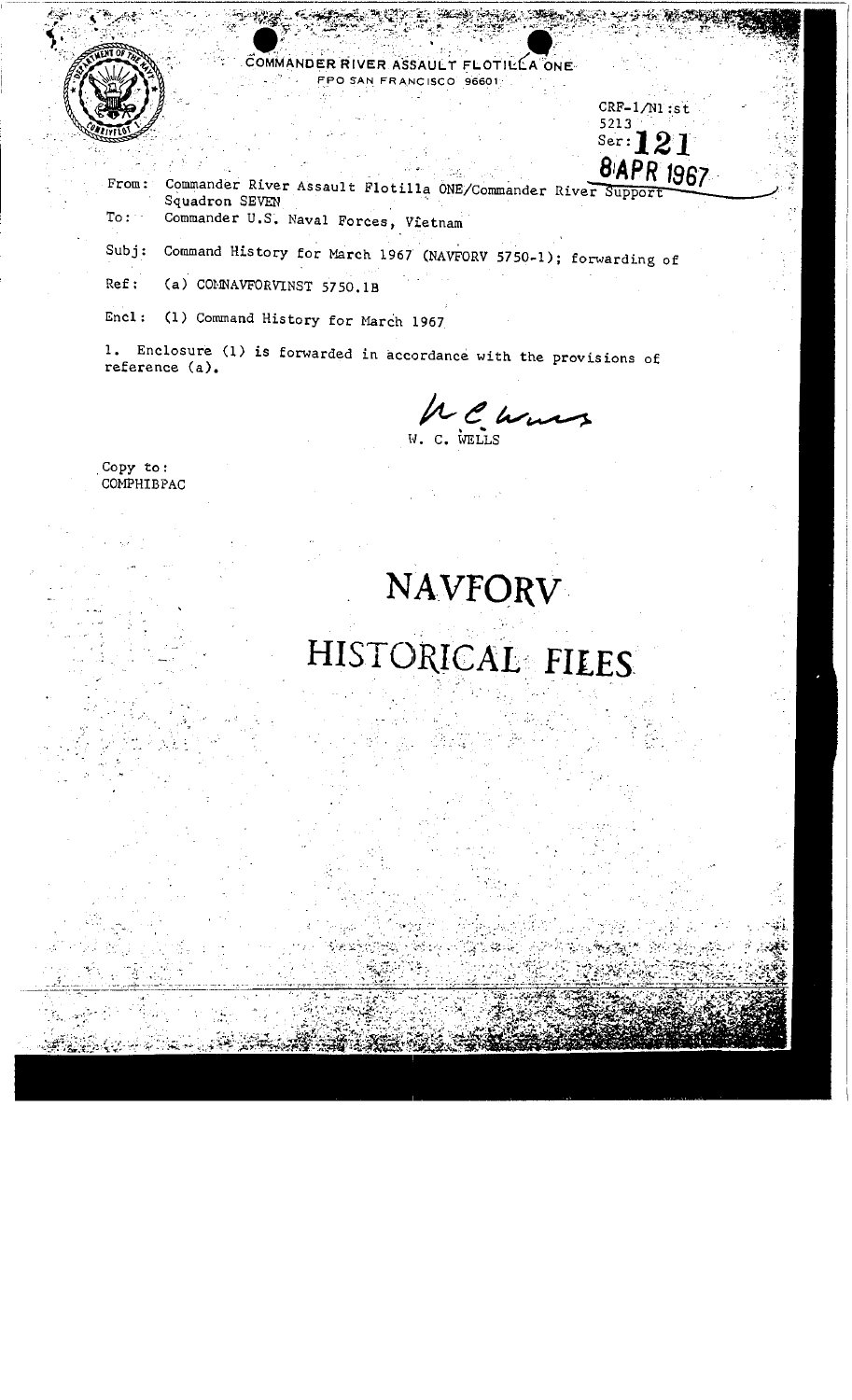## COMRIVFLOT ONE/COMRIVSUPPRON SEVEN COMMAND HISTORY FOR MARCH 1967

 $\bullet$   $\bullet$   $\bullet$ 

 $\bullet$  /  $\bullet$  /  $\bullet$  /  $\bullet$  /  $\bullet$  /  $\bullet$  /  $\bullet$  /  $\bullet$  /  $\bullet$  /  $\bullet$  /  $\bullet$  /  $\bullet$ 

1. Operational Planning. A series of connected operations conducted in the Rung Sat Special Zone were planned for March in joint planning between 2nd Brigade battalion commanders and RIVRON commanders. Plans for these operations were based on discussions held with Senior Advisor P.SSZ and VNN Commander RSSZ in which AO's were assigned. SA RSSZ was kept informed of detailed plans through the NAVFORV Liaison Officer assigned to the operating battalion.

The planning of operations by the battalion commander and the RIVRON commander has been effective and well coordinated. Cooperation between the assigned Army units and RIVRON personnel has been excellent.

2. The following messages are the weekly operational summaries which cover the month of March 1967 and provide detailed and complete information on all COMRIVFLOT ONE (CTF-117) operations:

CTF-117  $msg 060829Z$  Mar 1967 CTF-1l7 **msg** l20ll0Z Uar 1967 CTF-117 msg 192350Z Mar 1967 CTF-117 msg 271300Z Mar 1967 CTF-117 msg 031530Z Mar 1967

Copies of the foregoing messages will be provided to COMPHIBPAC **via mail.** 

3. The following supplemental information is provided to complete the history for the month of March:

8 Harch. ATC's 91-1, 91-2 and 91-3 arrived at Vung Tau aboard the SS TALKEETNA and were outfitted by USS ASKARI (ARL-30). These boats completed all tests, including gunnery, and were placed in an operational status on 15 Harch.

12 March. Chief Staff Officer, COMRIVFLOT ONE and COMRIVRON NINE attended a briefing for General Westmoreland at the 3rd/47th Fire Support Base in the Area of Operations (AO) in the Rung Sat Special **Zone.** 

18 March. ATC's 91-1 and 91-2 participated in their first combat operation.

19 March. CTF-117 and Staff briefed 4th/47th Infantry on Naval aspects of riverine warfare with particular emphasis on Rung Sat Special Zone. Joint Riverine Training Lectures were given for 4th/47th on joint combat operations.

ENCLOSURE (l)